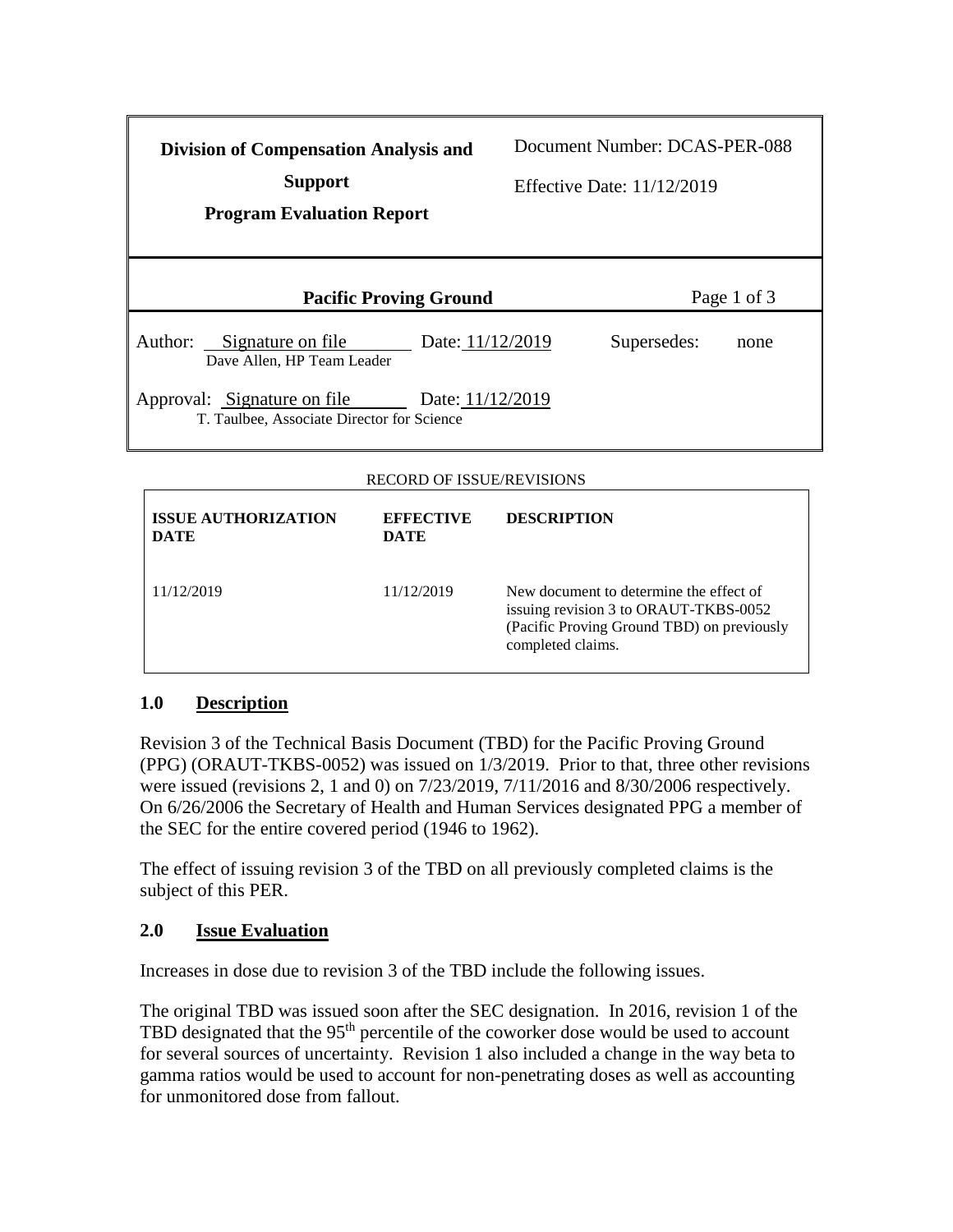| <b>Division of Compensation Analysis and</b> |                               |
|----------------------------------------------|-------------------------------|
| <b>Support</b>                               | Document Number: DCAS-PER-088 |
| <b>Program Evaluation Report</b>             |                               |
| <b>Effective Date: 11/12/2019</b>            | Page 2 of 3                   |

 Revision 2 of the TBD reevaluated the coworker data based on actual film badge data were conducted. This revision also applied a coworker dose from the nearest year for rather than the range-tabulated data previously used. Revision 3 designated the assumption that fallout was fresh rather than weathered for all years in which operations those years in which no operational data existed.

These changes affect most people employed at the PPG site and as such, no populations of claims could be excluded from evaluation based on them being unaffected by the latest changes. All claims associated with the PPG site were considered.

## **3.0 Plan for Resolving Corrective Action**

 a text search of the dose reconstruction reports of previously completed claims. The A search of the NIOSH Claims Tracking System (NOCTS) database was combined with NOCTS search queried employment at PPG while the text search queried the keyword "Pacific Proving Ground." The combined search resulted in a total of 316 claims.

 from dose reconstruction. Most of these were pulled because they had met the criteria for The population of claims was reduced by first removing 78 claims that had been pulled compensation under the SEC prior to a dose reconstruction being completed.

One additional claim was removed from the list because it had been returned to NIOSH for a new dose reconstruction and that dose reconstruction would be done according to revision 3 of the TBD.

An additional 89 claims were removed because the original dose reconstructions resulted in a probability of causation greater than 50%. Therefore, no increase in dose would affect eligibility for compensation.

Twenty-one claims met the criteria for compensation under the SEC and there was no other reason for performing a dose reconstruction. These differ from those pulled for the SEC in that dose reconstruction had been completed prior to the SEC designation.

Lastly, 29 claims were removed because they had no PPG employment or visits during the covered period. The claims were included in the original population because the Pacific Proving Ground was mentioned in the text of the dose reconstruction.

 Dose for the remaining 98 claims was recalculated using revision 3 of the TBD as well as in accordance with NIOSH procedures. all other applicable procedures. For those claims in which the probability of causation fell between 45% and 52%, IREP was run 30 times with 10,000 interactions for each run